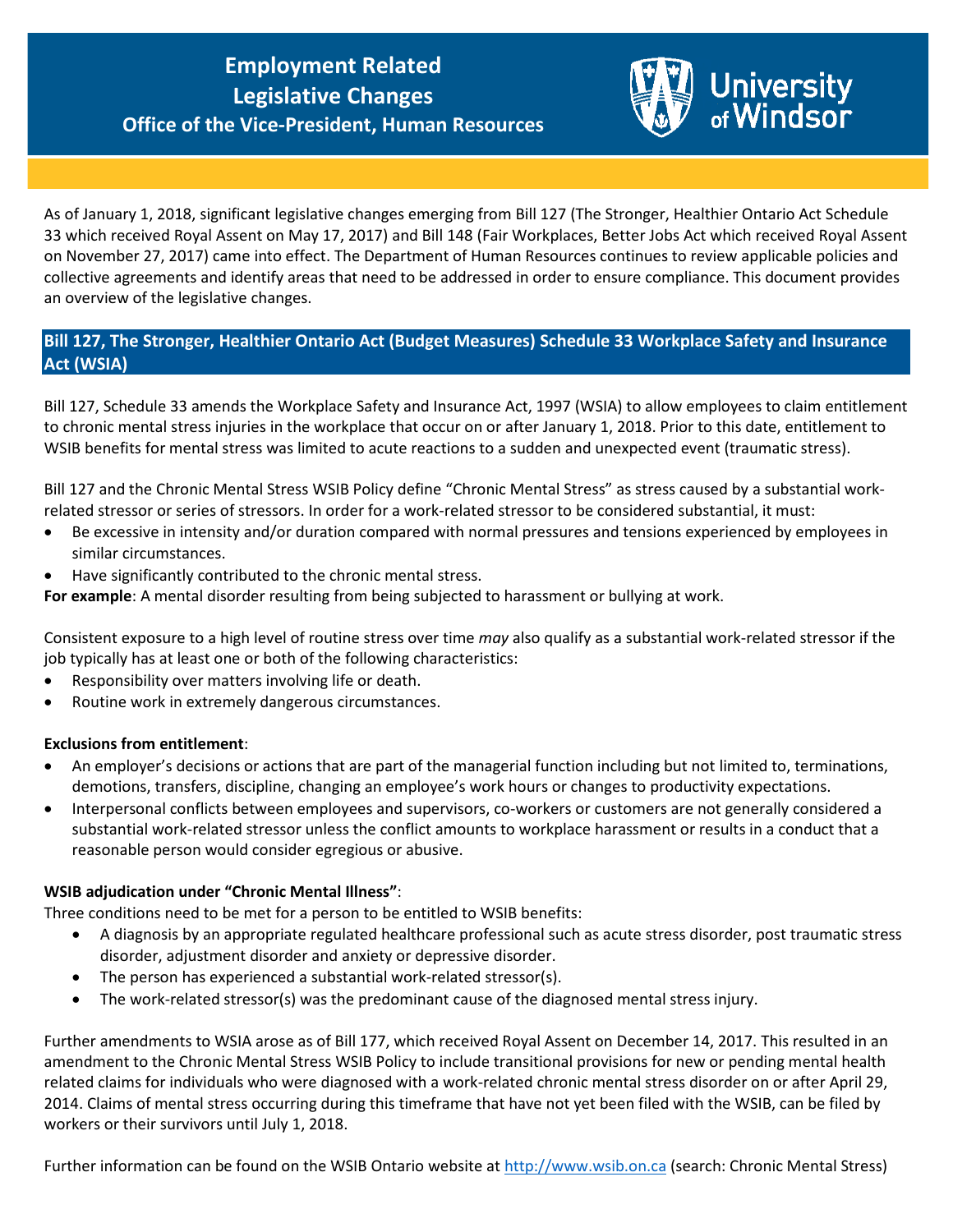#### **Bill 148, Fair Workplaces, Better Jobs Act**

Bill 148 received Royal Assent on November 27, 2017. This Bill amends the Employment Standards Act (ESA), 2000, the Labour Relations Act (LRA), 1995 and the Occupational Health and Safety Act (OHSA), 1990. Many of the amendments came into effect on January 1, 2018. There are several exceptions to this date which are noted in this document.

## **Employment Standards Act (ESA), 2000**

The chart below provides an overview of the amendments to the ESA that are part of Bill 148. Please note that not all of the changes outlined below will impact all of the employee groups at the University of Windsor.

| <b>Amendments to ESA - Summary of Changes</b>                                                         | <b>Effective Date</b> |
|-------------------------------------------------------------------------------------------------------|-----------------------|
| <b>Minimum Wage</b>                                                                                   | January 1, 2018       |
| Increases to minimum wage - \$14.00/hr in 2018 and \$15.00/hr in 2019.                                |                       |
| <b>Equal Pay for Equal Work</b>                                                                       | April 1, 2018*        |
| No part-time, casual, temporary and seasonal employees may be paid less than what is paid to          |                       |
| full-time employees of the same employer who perform substantially the same job, where                |                       |
| performance requires substantially the same skill, effort and responsibility and when work is         |                       |
| performed under similar working conditions; unless, there are objective reasons for the               |                       |
| differential including but not limited to seniority, merit or a system that measures earnings by      |                       |
| quantity or quality of production. An employee may request a review of wages to which the             |                       |
| employer must respond by either increasing the wage rate or providing a written explanation of        |                       |
| the differential.                                                                                     |                       |
| <b>Scheduling</b>                                                                                     | January 1, 2019*      |
| Various changes to scheduling and on-call provisions.                                                 |                       |
| Right to request changes to schedule or work location. (Effective Date: January 1, 2019)              |                       |
| <b>Vacation Entitlement</b>                                                                           | January 1, 2018       |
| After 5 years of service, vacation entitlements will increase to 3 weeks or 6 % vacation pay,         |                       |
| whichever is applicable.                                                                              |                       |
| <b>Public Holiday Pay and Substitute Holidays</b>                                                     | January 1, 2018       |
| New formula for the calculation of "public holiday pay" and new requirements regarding                |                       |
| "substitute holidays" for part-time employees.                                                        |                       |
| <b>Overtime Pay</b>                                                                                   | January 1, 2018       |
| Elimination of the blended overtime rate for employees who work different jobs at different           |                       |
| rates of pay for the same employer. The employee must be paid overtime at the rate for the            |                       |
| position that they are working during the overtime period.                                            |                       |
| <b>Statutory Leaves</b>                                                                               |                       |
| Personal Emergency Leave - Employees are entitled to 10 emergency days per calendar year<br>$\bullet$ | January 1, 2018       |
| (2 paid days and 8 unpaid days). Employers can't require a medical note but can request               |                       |
| evidence reasonable to the circumstances to substantiate the leave.                                   |                       |
| Domestic/Sexual Violence Leave - An employee who has been employed for at least 13                    | January 1, 2018       |
| consecutive weeks is entitled to a leave of absence of 10 days and up-to 15 weeks to a                |                       |
| maximum of 17 weeks to address matters arising from domestic/sexual violence. The first 5             |                       |
| days of the leave are paid.                                                                           |                       |
| Pregnancy/Parental Leave - The length of parental leaves will increase by a total of 26               | December 3, 2017      |
| weeks. The changes bring ESA in line with recent changes to the Employment Insurance Act.             |                       |
| Pregnancy leave for employees who suffer a still-birth or miscarriage will be extended from 6         | January 1, 2018       |
| to 12 weeks from the day the pregnancy loss occurs.                                                   |                       |
|                                                                                                       | January 1, 2018       |
| Family Medical Leave - The length of this leave will increase to 28 weeks in a 52 week                |                       |
| period.                                                                                               | December 3, 2017      |
| Critical Illness Leave - Replaces the Critically III Child Care Leave to account for changes in the   |                       |
| Employment Insurance Act. Provides for a leave of up to 37 weeks in a 52 week period to               |                       |
| provide care and support to a critically ill minor child or a leave of up to 17 weeks in a 52         |                       |
| week period to provide care and support for a critically ill adult family member.                     |                       |